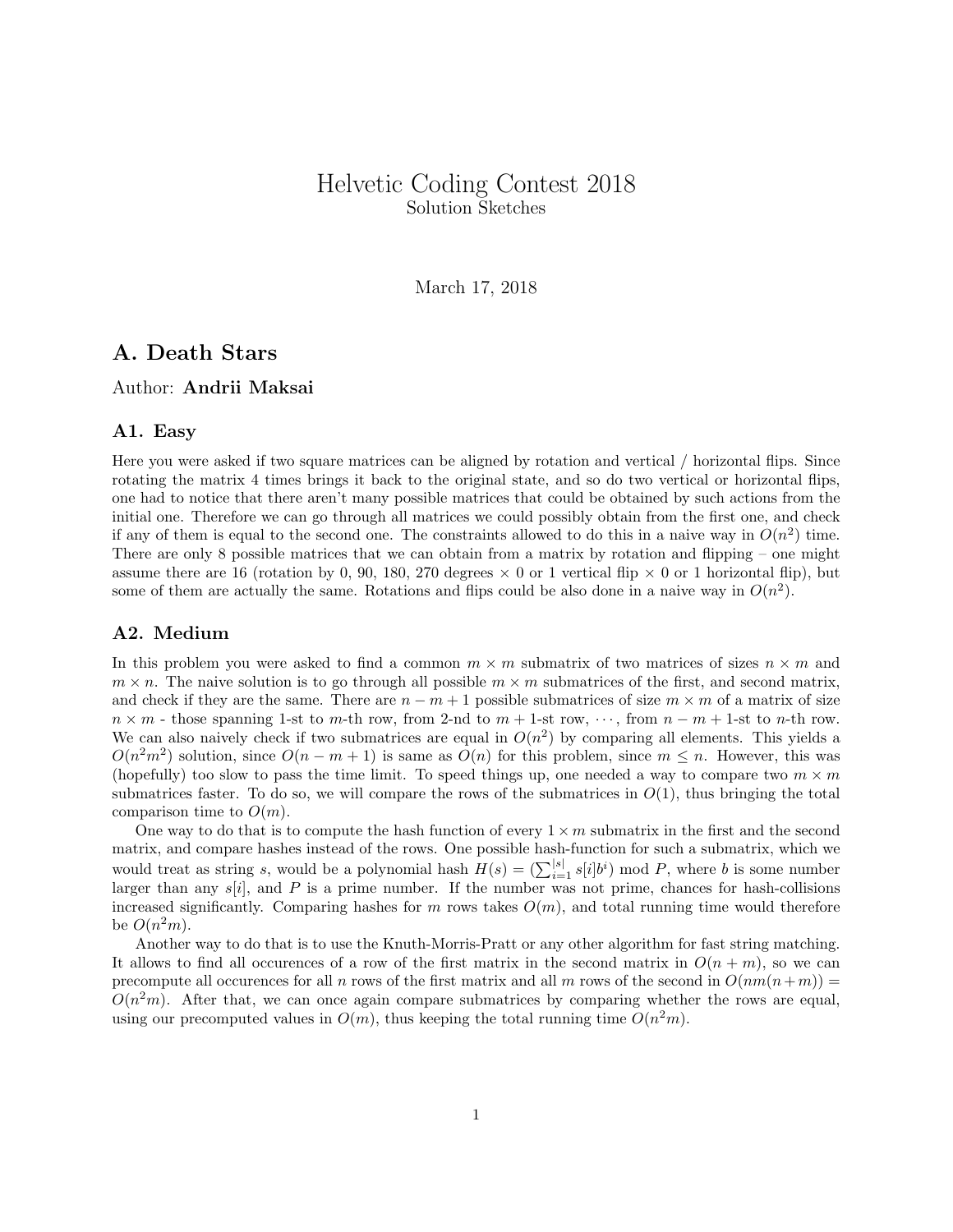### A3. Hard

This problem asked you to find out N common points in two sets that were rotated and translated with respect to each other, and additional noise points were added to each set. The problem can be split in two parts: finding the rotation and translation to align the points, and finding correspondences in the aligned sets of points.

First part, finding rotation and translation to align the points, has several possible solutions, with the key observation being that we have a very large number of points.

One solution observes that since there are not so many noise points (at most half of the real points), but many points in general, there will be at least two real points that both belong to the convex hull of the first and the second set of points. One can check that the expected number of points on the convex hull, even for the smallest value of N, is large enough so that even with the highest proportion of noise  $(33\%)$ the probability that this doesn't happen is quite low. Once the corresponding two pairs have been found, we can find the rotation and translation so as to align the endpoints of the corresponding segments. Note that there will be two possible options to align them  $((A, B)$  to  $(C, D)$  and  $(A, B)$  to  $(D, C)$ ), so we will need to check two options in the second part of the solution. The running time of this part is  $O(N \log N)$ for computing the convex hull, and negligible for comparing all pairs on the convex hulls.

Another solution observes that our points, generated originally in the square with sides  $20000 \times 20000$ . will still lie in some rotated and translated square after rotation and translation. They will also fill the square almost completely, allowing us to find the rotation and translation that brings it back to the square with center at origin and sides parallel to the axes. Once we do that for both sets of points, points there are going to be aligned. To find the rotation, one could, for example, perform a ternary search on the angle  $\alpha$ such that, once the points are projected onto line drawn at the angle of  $\alpha$ , distance between the minimum and the maximum point of the projection is minimized. One should note though that there will be four possible options for the best rotation angle, since we can rotate square by 0, 90, 180, 270 degrees and have the sides parallel to the axes, so we will need to check all those options in the second part of the solution. The running time of this part is  $O(N \log P)$ , where P is the precision of our ternary search.

In the second part, we want to find for each point from the first set the closest one from the second set, and pick N pairs with the shortest distances. Note that we can not assume the points to be aligned perfectly for multiple reasons – firstly, they are given in the input with 2 digits of precision; secondly, finding the rotation using ternary search introduces some degree of imprecision; and thirdly, computations in floatingpoint numbers are imprecise. Finally, if we consider several options for rotation and translation, we need to pick the option in which the sum of N shortest distances is the shortest – this will be the correct rotation and translation, and in all other cases we expect the sum of distances to be much larger.

To find the closest point in the second set for each point in the first set, several heuristics can be used. First one is to project all points onto a random line, and sort them by the projection coordinate. Since we expect aligned points to be close, their projections will also be close. Therefore, we can afterwards check, for each point of the first set, several points that are closest on the projection, and pick the one that is closest on the plane. Since points were generated randomly, it is very unlikely that there are going to be many points that are closer in projection that the actual closest point – in particular, we used  $K = 150$  closest points on the projection. The running time of this solution is  $O(N \log N + NK)$ , where the first term comes from sorting points by the projection coordinate, and the second term comes from looking at every  $K$  neighbours of every point in the first set.

Another possibility is to discretize the plane by splitting it into K horizontal and vertical stripes, a total of  $K^2$  squares, and for each point, check all the points in the corresponding square and its neighbours. As long as squares are large enough that the closest point from the second set cannot be anywhere by in the neighbouring squares, this solution should work. This solution takes  $K^2$  memory, and has a running time of  $O(N \cdot \frac{N}{K^2})$  memory, since each of the  $K^2$  squares on average will contain  $\frac{N}{K^2}$  points, so picking  $K = \sqrt{N}$ yields running time and memory consumption of  $O(N)$ .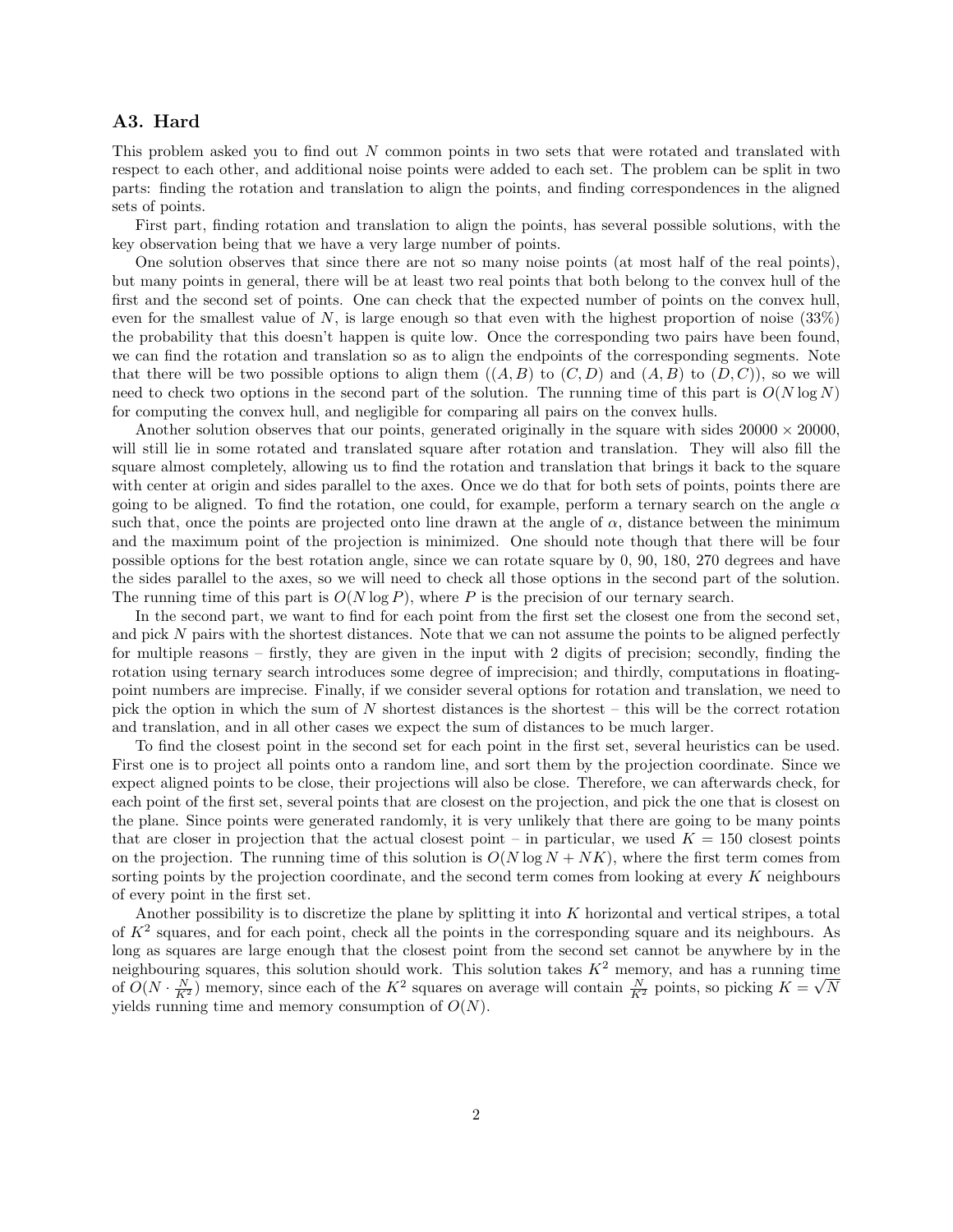## B. Maximum Control

### Author: Alfonso<sup>2</sup> Peterssen

### B1. Easy

The problem is asking to count the number of leaves in a tree. To do this, just keep track of the number of edges (the degree) for each node. Then count the number of values equal to 1.

### B2. Medium

To begin, note that it only makes sense to send ships to remote planets (leaves in the tree). And for  $K = 2$ , the answer is just the tree diameter (length of the longest path in the tree). One algorithm to find the diameter is based on BFS/DFS and works as follows: run a graph search from any vertex u and compute distances to every other vertex. Let the farthest vertex be  $v$ . Now run a graph search again from  $v$  and find the farthest vertex w. Then  $v - -w$  is a diameter.

The general algorithm is also greedy and works as follows. First find the diameter. Then, for each  $k = 3, 4, \ldots, n$ , find the leaf that is the farthest from the set of already controlled planets, take it, and continue. We leave the proof of why this gives the optimum answer as an exercise. Instead, we explain how to implement this fast (in time  $O(n \log n)$ ).

We can first find the above vertex  $v$  and root the vertex at it. For every vertex, compute its depth, i.e. the longest length of a path from it downward to a leaf. That is, the depth of a leaf is 0, and the depth of any other vertex is one plus the maximum depth among its children. We will maintain a priority queue of all vertices, with the key being their depth. Initialize it to hold all vertices except  $v$ . Then, for each  $k = 2, 3, \ldots, n$ , do the following:

- Find the highest-depth vertex w. (In the first iteration, it will the (only) child of  $v$ .)
- Go down from  $w$  to the farthest leaf. Remove all of them from the priority queue, and for each of them add 1 to the result.
- Print the current result.

(If at any point the queue becomes empty, then stop and just output the current score, which is  $n$ , as many times as necessary.)

The above can be also implemented in  $O(n)$  time, using an array (of vectors) instead of a priority queue.

# C. Encryption

### Author: Slobodan Mitrović

#### C1. Easy

We compute prefix and suffix sums modulo p of the input array A. This is done in  $O(N)$  time. Once we have these sums, we iterate over all the possible splitting points,  $O(N)$  many of them, and for each compute the sum of the corresponding prefix and suffix sum. The maximum of those sums is the desired answer S.

### C2. Medium

Notice that the problem does not change if we redefine  $A(i) = A(i) \mod p$ . Hence, without loss of generality assume that  $0 \leq A(i) < p$ , for all i. Let  $A(i, j)$  denote the contiguous subarray of A beginning at the position i and ending at the position j. Let  $g(i, j)$  define the score of  $A(i, j)$ . We solve this problem by dynamic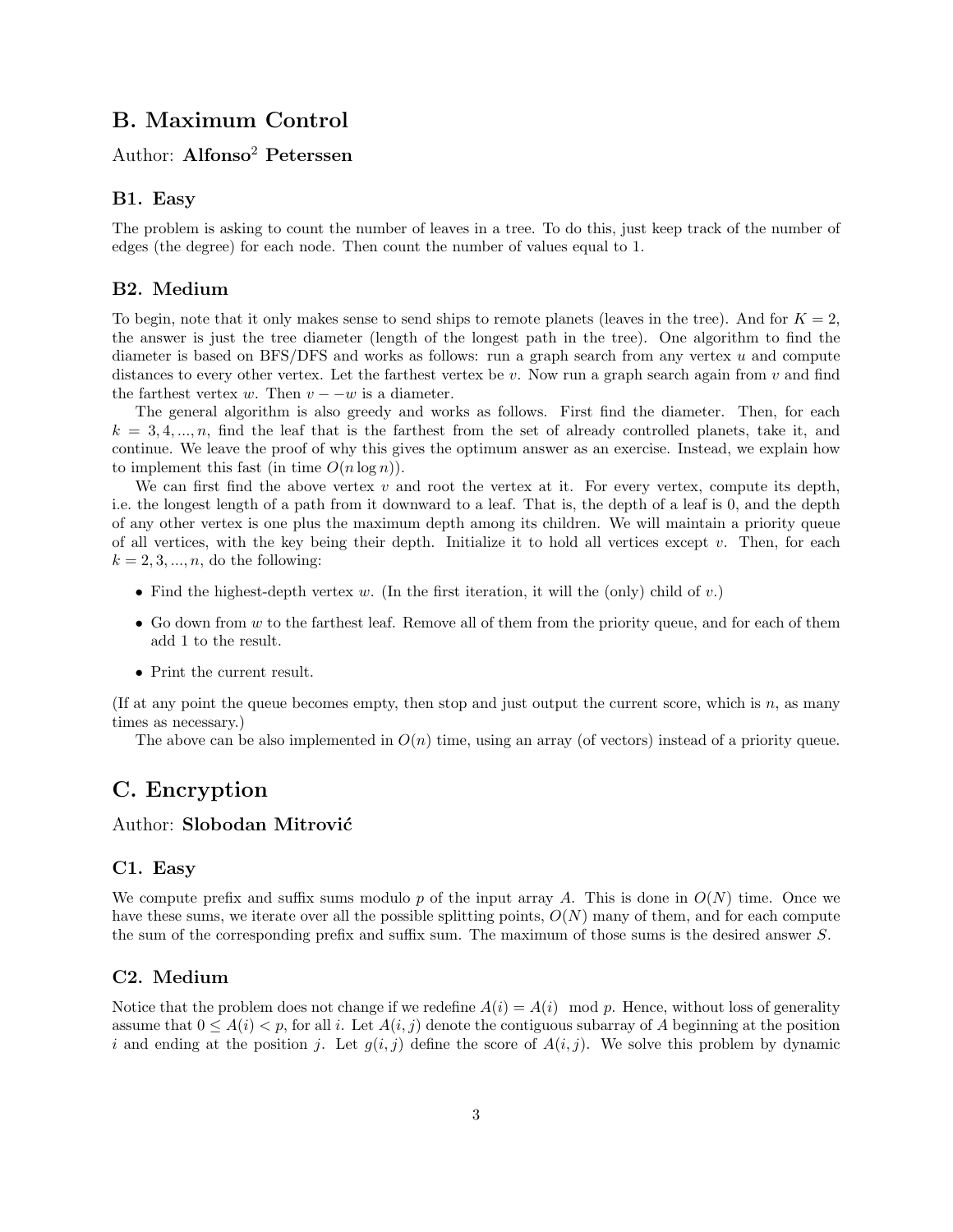programming. To that end, define  $dp(k, i)$  as the maximum score of splitting the prefix of A of length i into k pieces. The value  $dp(k, i)$  can be obtained as follows:

(1) 
$$
dp(k, i) = \min_{j < i} dp(k - 1, j) + g(j + 1, i).
$$

This solution takes  $O(N^2k)$  time, which is too slow.

**Improved approach.** Define  $f(k, i, m)$  as

<span id="page-3-0"></span>
$$
f(k, i, m) = \max_{g(j+1,i) \mod p=m} dp(k-1, j) + g(j+1, i).
$$

Then,  $dp(k, i)$  can be computed as follows

$$
dp(k, i) = \max_{m} f(k, i, m).
$$

For all  $m \neq 0$ , we can update  $f(k, i, m)$  by using the following relation

$$
f(k, i, m + A(i) \mod p) = f(k, i - 1, m) - m + (m + A(i) \mod p).
$$

Notice that the above equality is just a rotation by  $A(i)$  of the values already computed. When m is equals 0, then we have also to consider the case in which the k-th group consists of only  $A(i)$ . Hence,

$$
f(k, i, A(i)) = \min\{f(k, i - 1, 0) + A(i), dp(k - 1, i - 1) + A(i)\}.
$$

The running time of this approach is  $O(N k p)$ , which passes within the time limit.

### C3. Hard (feat. Jakub Tarnawski)

First, observe that this subtask asks for minimizing the total score, instead of maximizing as in the previous two versions. If  $k \cdot p \geq N$ , we can use the same approach as for the medium subtask (appropriately replacing maximization by minimization), which is fast enough to run within the time limit. In the rest of the explanation, we assume that  $k \cdot p \langle N$ .

Let x be the sum of the elements of A modulo p. Observe that S modulo p equals x, and hence we have that  $S = x + jp$ , for some  $j \geq 0$ .

Next, consider all the prefix sums of A. Then, as  $k \cdot p > N$ , by the pigeonhole principle there are at least k prefixes that have the same value modulo p. Let the first  $k - 1$  positions of those prefixes be  $i_1 < i_2 < \ldots < i_{k-1}$ . Consider the split of A into the following k parts:  $A(0, i_1), A(i_1 + 1, i_2), \ldots$  $A(i_{k-2}+1,i_{k-1}), A(i_{k-1}+1,N-1)$ . Then, the score of all the parts but the first and the last one will be 0. It is easy to see that the sum of the scores of the first and the last part will be either x or  $p + x$ . We now discuss how to check whether S equals x. If  $S \neq x$ , it will immediately imply that  $S = x + p$ .

Let  $t_1, \ldots, t_k = N - 1$  be the positions of a splitting of A into k parts that achieves the minimum total score. Recall that  $g(i, j)$  denotes the score of  $A(i, j)$ . Then, if  $g(0, t_j) > g(0, t_{j+1})$ , for any valid j, the value of S is larger than x. Otherwise, if  $g(0, t_1) \leq g(0, t_2) \leq \ldots \leq g(0, t_k)$ , the value of S equals  $g(0, t_k) = x$ . Hence, to test whether  $S = x$  or not, it suffices to find the longest increasing sequence (LIS) on prefix sums such that the sequence ends at  $g(0, N-1)$ . If the length of LIS is at least k, S equals x, and otherwise S equals  $x + p$ . LIS can be constructed in  $O(N \log N)$  time.

Another (slower but AC-able) solution to this problem is again dynamic programming, but with a cleverer way to compute [\(1\)](#page-3-0). The key observation is that the term we want to minimize is separable in i and j (modulo p), i.e. it can be rewritten as two parts, one independent of i and the other independent of i. Therefore, for a fixed k, we compute the values  $dp(k, i)$  in increasing order of i and, at the same time, maintain the minimum value of the part related only to j (modulo  $p$ ). It turns out that the operation we need to consider is an update of a range with an arithmetic series, and thus can be done with a segment tree in  $O(\log p)$  time for both update and query. The overall time complexity of this solution is  $O(Nk \log p)$ .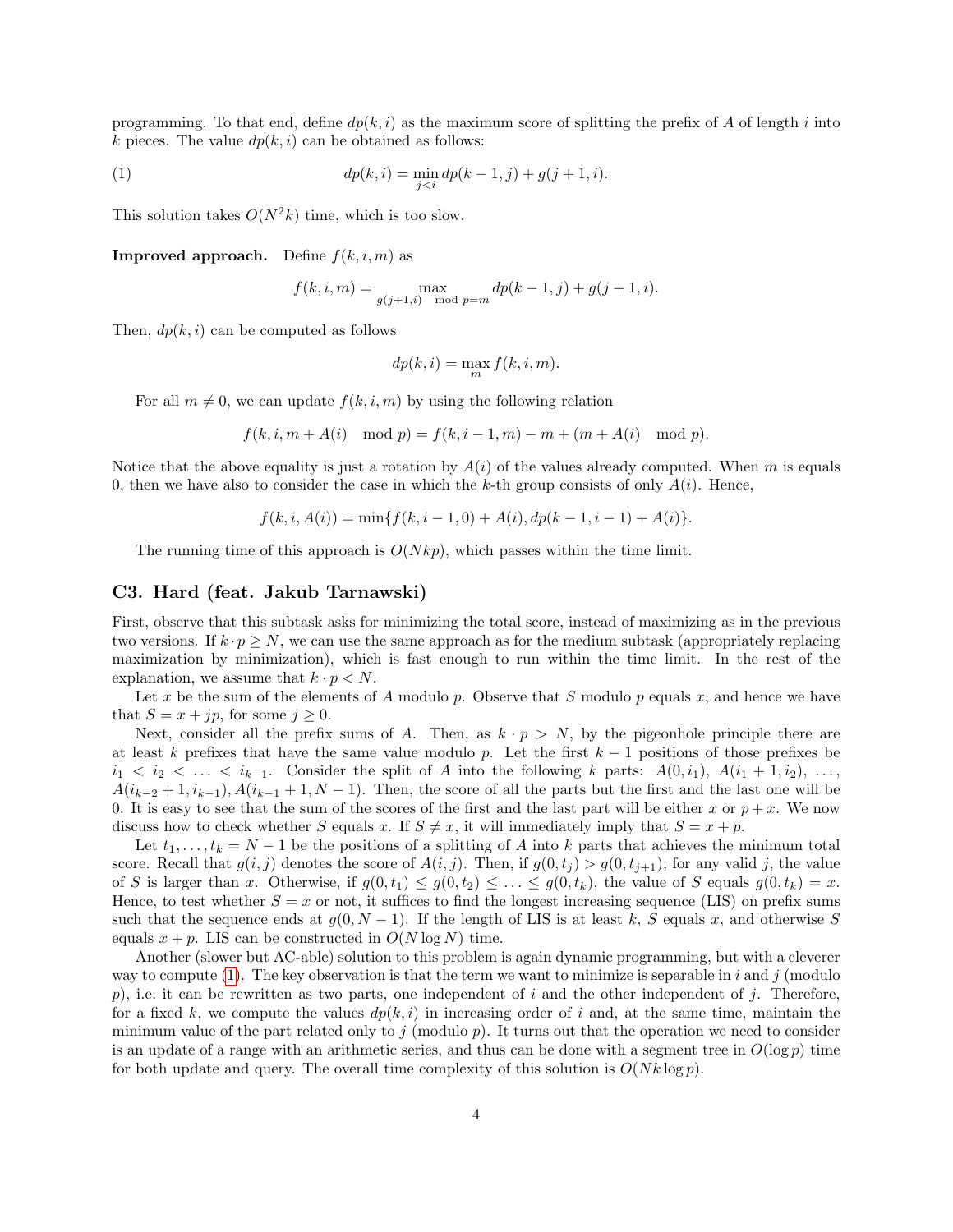# D. Hyperspace Jump

### Author: Jakub Tarnawski

#### D1. Easy

The first step of the solution is to read the input and parse it, computing the value of the expression. One can treat it either as a floating-point number, or as a fraction (i.e. two numbers). In the latter case, it has to be reduced by dividing both the numerator and the denominator by their GCD (greatest common denominator).

To find the number of equal values for each value, there are many possible approaches. However, it has to be done fast – the naive approach runs in time  $O(m^2)$ , which is too slow.

One way is to use a data structure representing a dictionary that allows for operations in  $O(\log m)$ . We make two passes. In the first pass, for each value, we increment the corresponding counter in the dictionary. After the first pass, the dictionary will, for every value, hold the number of its occurrences. In the second pass, we can just print the answers using the dictionary.

If one used the fraction representation, then we can use just an array instead of a dictionary to do the above. Just count the number of times that the reduced fraction  $a/b$  appears in an array cell  $t[a][b]$ .

Another way is to sort the values. Then, to answer each question, we can (using binary search) find the lowest and highest index in the sorted array where the same value appears, and just subtract one from the other (and add 1) to obtain the answer. Many other similar approaches are possible.

### D2. Hard

One can consider an  $\Omega(m^2)$  solution, where we try to compare the subspaces in pairs. However, unless we come up with some extremely fast way of determining whether two subspaces are equal (much faster than, say, Gaussian elimination in  $O(d^3)$ , then this does not seem very hopeful.

So we will need to find some way to *normalize* a subspace. One such way is to compute its *projection* matrix, which does not depend on the choice of basis (or a generating set of vectors) for the subspace.

The first step in computing this matrix is to obtain an *orthonormal basis* for the subspace. The well-known way of doing so is called the Gram-Schmidt orthogonalization. It consists in, for every vector, projecting this vector onto the subspace spanned by the previous vectors. This process is well-described on Wikipedia. In this way, we obtain a basis that is orthonormal, that is, every vector in it has length 1 and every two different vectors are orthogonal (have inner product 0). (Note that this basis is unfortunately not unique for a subspace, so we cannot stop at that.)

Given an orthonormal basis  $v_1, ..., v_k$ , the projection matrix can be computed as:

$$
P = \sum_{i=1}^{k} v_i v_i^{\top}
$$

The name comes from the fact that for any vector  $v \in \mathbb{R}^d$ , the vector Pv is the projection of v onto the subspace. From this, it is easy to see that this matrix must be unique for a subspace.

Okay, so now we have a matrix for each subspace. However, it is has been computed with some small error that follows from floating-point computations. How do we now compare the subspaces fast?

One way is to compute a random hash of this matrix. For instance, sample random numbers  $h_{11},..., h_{dd} \in$ [0, 1]. Then, for each matrix, compute the number  $\sum_{i,j} P_{ij} h_{ij}$ . For two spaces that are equal, these numbers will be very close to each other (closer than, say,  $10^{-12}$ ). For two spaces that are distinct, these numbers will be different.

So we can sort these hashes (remembering which subspace each hash comes from) and process them in order. We form groups as we go. Whenever there is a sufficiently large gap, we end the current group and start a new one.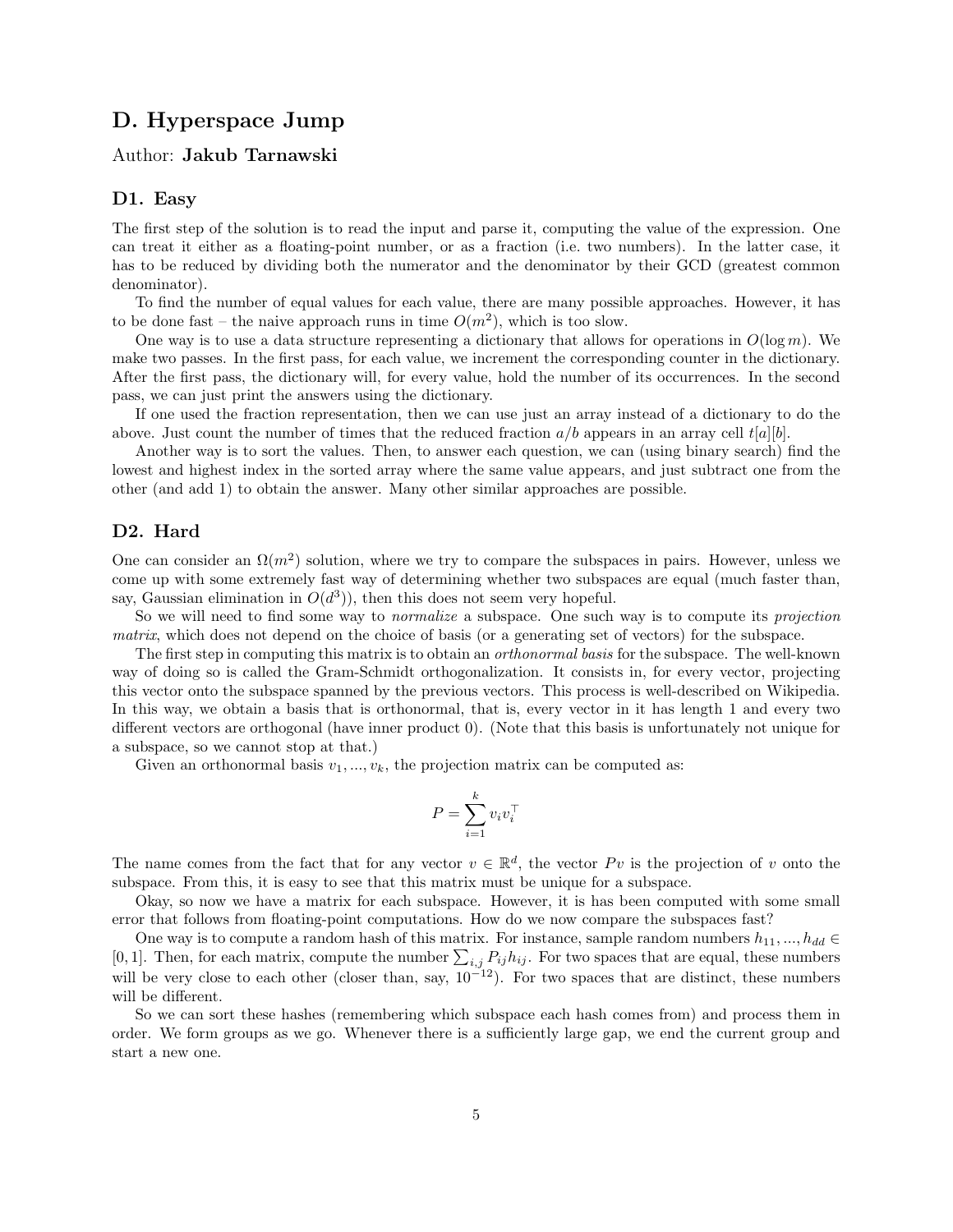What is a sufficiently large gap, though? Well, if we assume that all subspaces are different (this would be the worst case), then we have  $m \leq 30000$  numbers that lay randomly in some interval (at least [0, 1], perhaps larger). A birthday-paradox type of phenomenon implies that the smallest distance between two of them is likely to be of the order of  $O(1/m^2)$ . Therefore choosing a gap of at most  $10^{-10}$  should be good enough.

Instead of choosing a good value for this gap (which is, in the end, a bit of trial-and-error), one can instead perform some sort of two-phase bucketing: first group together all subspaces whose hashes are closer than some large threshold (say  $10^{-6}$ ) and then, in each group, rerun this process (with new random values of  $h_{ij}$ ) to subdivide these preliminary groups into the final division.

There is also an alternative solution, where we pick a random point in the space and compute its distance to each subspace. With probability one, for different subspaces this distance is different. However, doing so also involves computing the projection matrix. We also need some way of comparing the m numbers, which is also the same as above. Therefore this solution is more or less equivalent to the first one.

Another solution is to perform Gaussian elimination in a certain canonical way (for example consider having the first nonzero entry in each row of the resulting upper-triangular matrix be equal to 1).

Finally, it is possible to implement the above solutions in a finite field (i.e. in integer arithmetic modulo some prime number). It is then useful to use several primes in parallel to obtain a good enough accuracy (that follows from Chinese remaindering).

## E. Guard Duty

### Author: Chia-An Yu

#### E1. Easy

First of all, the answer is no if  $R \neq B$  because there is no perfect matching. To check if there is a perfect matching satisfying the conditions, it is possible to go through all the assignments and check if any of them is good. There are  $O(R!)$  assignments and checking each one of them takes  $O(R^2)$ . This gives the naive solution and is enough to pass all the tests, but rather difficult to implement.

A more elegant  $O(1)$  solution is to use the fact that the answer is yes if and only if the number of spaceships and bases are the same. In fact, an assignment whose sum of segment (path) lengths is minimum will not have any intersection. We can prove it by contradiction. Let's assume that there exists a pair of intersected segments  $\overline{AB}$ ,  $\overline{CD}$ , where A and C are spaceships and B, D are bases. If we change the assignment to  $\overline{AD}$  and  $\overline{CB}$ , due to the triangle inequality, the sum of segment lengths will decrease and we obtain a new assignment whose sum of segment lengths is smaller than the minimum value. A contradiction. Therefore, it is guaranteed to have an assignment without intersections as long as the number of spaceships and bases are the same.

TL;DR: Just answer YES if  $R = B$  and NO otherwise.

#### E2. Medium

We sort the times in increasing order and consider the differences between neighboring points. Then, the problem becomes computing the minimum of taking K elements from a series  $d_1, d_2, \ldots, d_{N-1}$  with the constraint of no two taken elements are adjacent.

This can be solved by an  $O(KN)$  DP. Let  $DP(i, j, used)$  denote the minimum value we can get by taking j elements from the first i elements with used indicating the ith element being taken or not. The transformation formula is

$$
DP(i, j, unused) = min(DP(i - 1, j, used), DP(i - 1, j, unused)
$$
  

$$
DP(i, j, used) = DP(i - 1, j - 1, unused) + d_i.
$$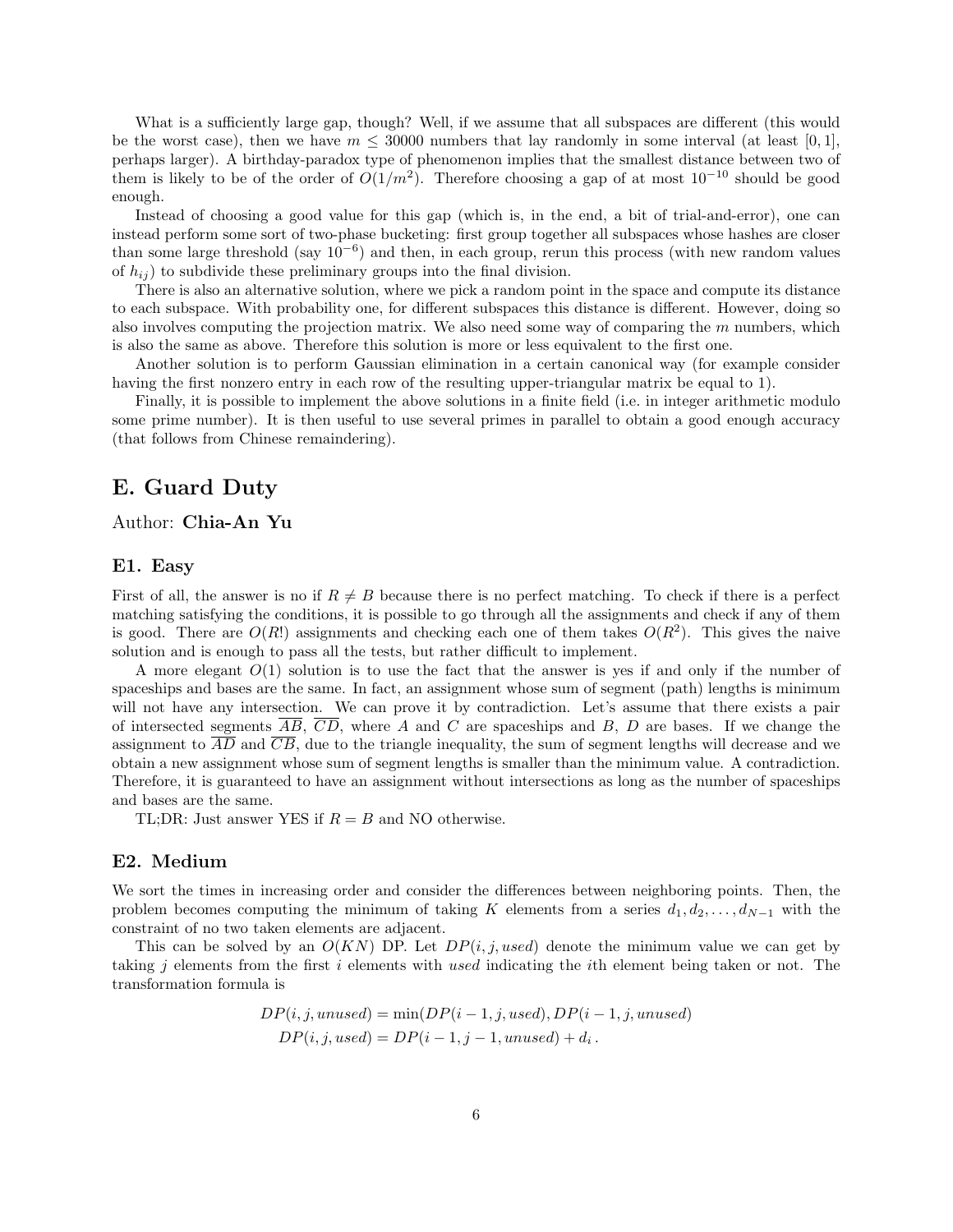However, this is not fast enough. We use the observation that  $d_i$  will not be taken if it is not one of the 3K smallest element. Indeed, if such  $d_i$  is taken, we can always replace it with one of the 3K smallest element while satisfying the constraint because at most  $3K - 3$  of them is occupied. Therefore, we only need to consider at most 3K of the elements. This gives us a solution with complexity  $O(K^2)$  and is enough to pass all tests. Note that there are faster solutions but it is not required for this problem.

### E3. Hard

There are many ways to solve this problem. The solution discussed here is to reduce the problem into subproblems so that their solutions are independent. Let's call a set of points balanced if it has the same number of spaceships and bases. From the solution of the easy problem, we know that every balanced set has a solution. Therefore, if we can find a line that separates the set into two balanced subsets, we can solve these two subproblems separately and then combine the results.

So how do we find such a line? Let's assume that the leftmost point is a spaceship. We first shift it to the origin and then sort the other  $2N - 1$  points by angle. We scan through the points and keep track of the value

# spaceships we have passed  $-$  # bases we have passed.

The value starts with 0 and ends with −1 because there is one more base than there are spaceships. If we look at the point where the value first becomes  $-1$ , we see that it will be a base and the points before and after both form a balanced set. This algorithm takes  $O(N \log N)$  time to reduce the problem and the subproblem has size at most  $N-1$ , so the overall time complexity is  $O(N^2 \log N)$ .

This algorithm may not fit in the time limit depending on the implementaion. Nevertheless, some optimizations can be done, such as applying a random rotation before reducing the problem, and partitioning the set so that the difference in size of the two subsets is minimized. These do not improve the complexity in the worst case, but they are nevertheless very effective.

### F. Lightsabers

### Author: Damian Straszak

### F1. Easy

This is a straightforward problem and high efficiency of a solution was not really required to fit in the time limit. Let us anyway describe a solution that runs in optimal, linear time  $O(n)$ .

We slide a window of length  $k = \sum_{i=1}^{m} k_i$  over the sequence of knights and for every color i we maintain the number of lightsabers of this color in the currently considered interval. When we move such a window by one position to the right we just need to update two counts (for the knight who left the window and the one who entered) – this is done in  $O(1)$  time. We also need to check if this particular window has the right counts of colors. Doing it naively would cost  $O(m)$  time (check every color separately). Instead we can also maintain another count  $C$ : the number of colors i for which the current count  $c_i$  is equal or exceeds the desired count  $k_i$ , i.e., for which  $c_i \geq k_i$ . Then, the current window has the correct counts if and only if  $C = m$ . It remains to note that C can be also updated in  $O(1)$  time every time the window is shifted by one position. Thus the total running time is  $O(n)$ .

### F2. Medium

This subproblem turns out to be also solvable in time  $O(n)$  and the solution is a simple extension of the idea presented above for the Easy variant.

For every position  $j = 1, 2, ..., n$  in the sequence we would like to find the smallest possible index j' such that if  $(c_1, c_2, \ldots, c_m)$  is the sequence of counts of the subsequent colors  $1, 2, \ldots, m$  in the interval from the jth to the j'th knight then  $c_1 \geq k_1, c_2 \geq k_2, \ldots, c_m \geq k_m$ . This means that we need to remove  $\sum_{i=1}^m (c_i - k_i)$